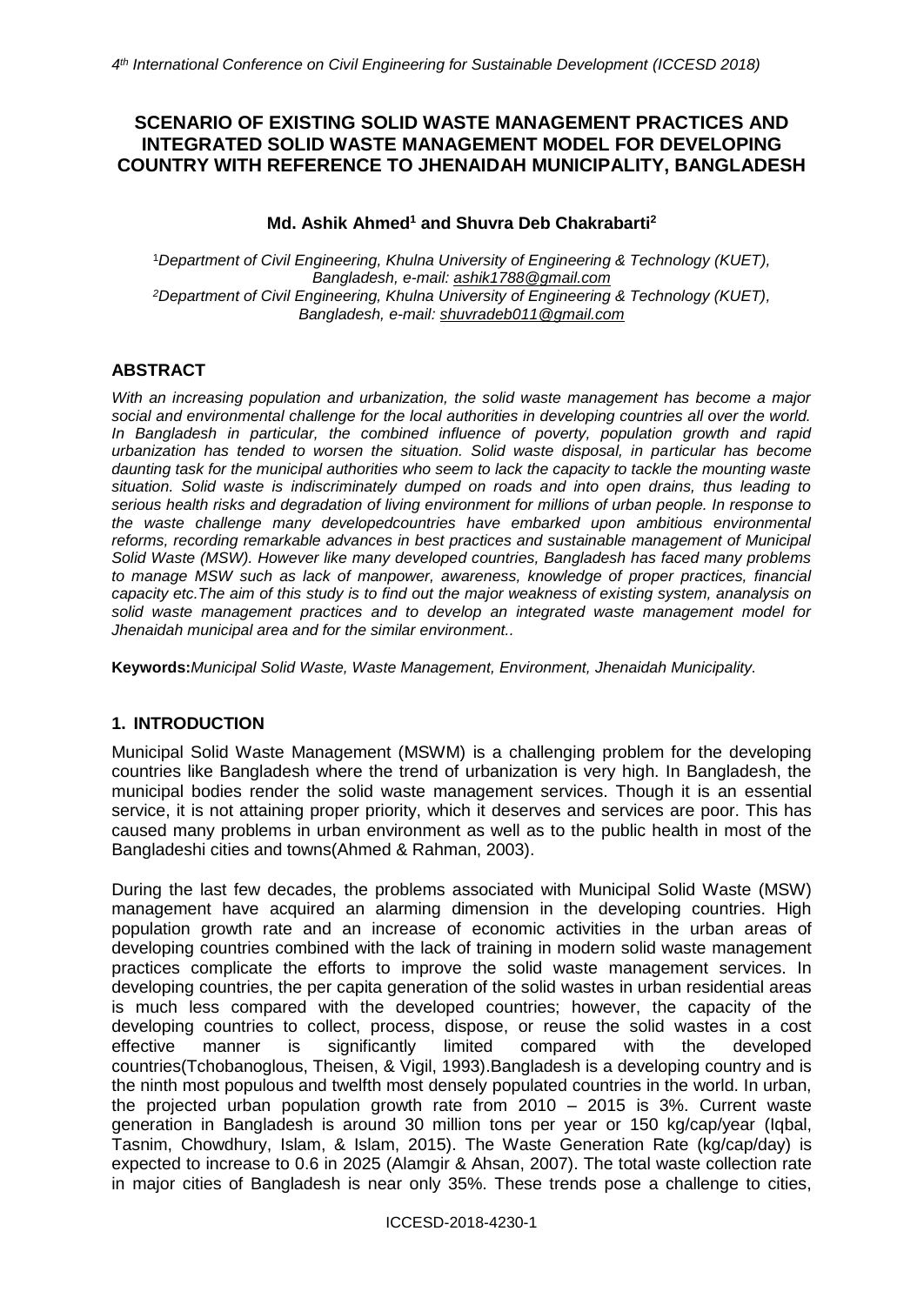which are charged with managing waste in a socially and environmentally acceptable manner. Municipal agencies spend about 10-15% of their budget on solid waste management (Iqbal, Tasnim, Chowdhury, Islam, & Islam, 2015). But it is not enough because like in most developing countries, the solid waste management has so far been ignored and least studied environmental issues.

### **2. METHODOLOGY**

In order to achieve the objectives and to design the research paper the following research methodologies are followed:

### **2.1 Study Area**

Jhenaidah is located in the western part of Bangladesh. The town is located on the bank of the river Nabaganga and Kumar. Jhenaidah is considered as one of the most beautiful city in Bangladesh. The area of the Jhenaidah district is 1949.62 sq km and located in between 23°13' and 23°46' north latitudes and in between 88°42' and 89°23' east longitudes. The area of Jhenaidah city is 44.33 sq km. Jhenaidah city is comprises Jhenaidah pourashava which has 9 wards. The population of Jhenaidah district is 1579490 where male 815576, female 763914; Muslim 1415379, Hindu 162808, Buddhist 835, Christian 161 and others 307 and the population of Jhenaidah municipality is 157822. In Figure 1Jhenaidah municipality map is given.



Figure 1: The map of Jhenaidah Municipality(JM)

## **2.2 Waste Components in Jhenaidah Municipality**

Table 1 presents the percentage of components of MSW collected and analyzed in the study area. Table 1shows the percentage of food and vegetable waste components in the waste stream as 65.9%. Hot and very humid climatic conditions are considered as important causes behind the high percentage share of organic food and vegetable waste in the waste stream. It was observed that, a large volume of food and vegetable wastes were generated from the residential areas in the form of kitchen waste, garden waste and fruit waste. Wastes sources like lawns, parks, playgrounds and institutional campuses have also contributed sizeable volume of food and vegetable wastes in the waste stream. Moreover, fruits and vegetable residues from the both wholesale and retail market areas, leftover foods from the hotels, restaurants, hostels, community halls etc. have increased the percentage of food and vegetable waste to such an extent. The quantity of paper and paper products was found high about 7.6% in the total waste volume. Such types of wastes were mainly derived from covered and open drains. The percentage of polythene and plastic was found high about 6.7%. The percentage of wastes were found for rubber and leathers 3.8%, medical waste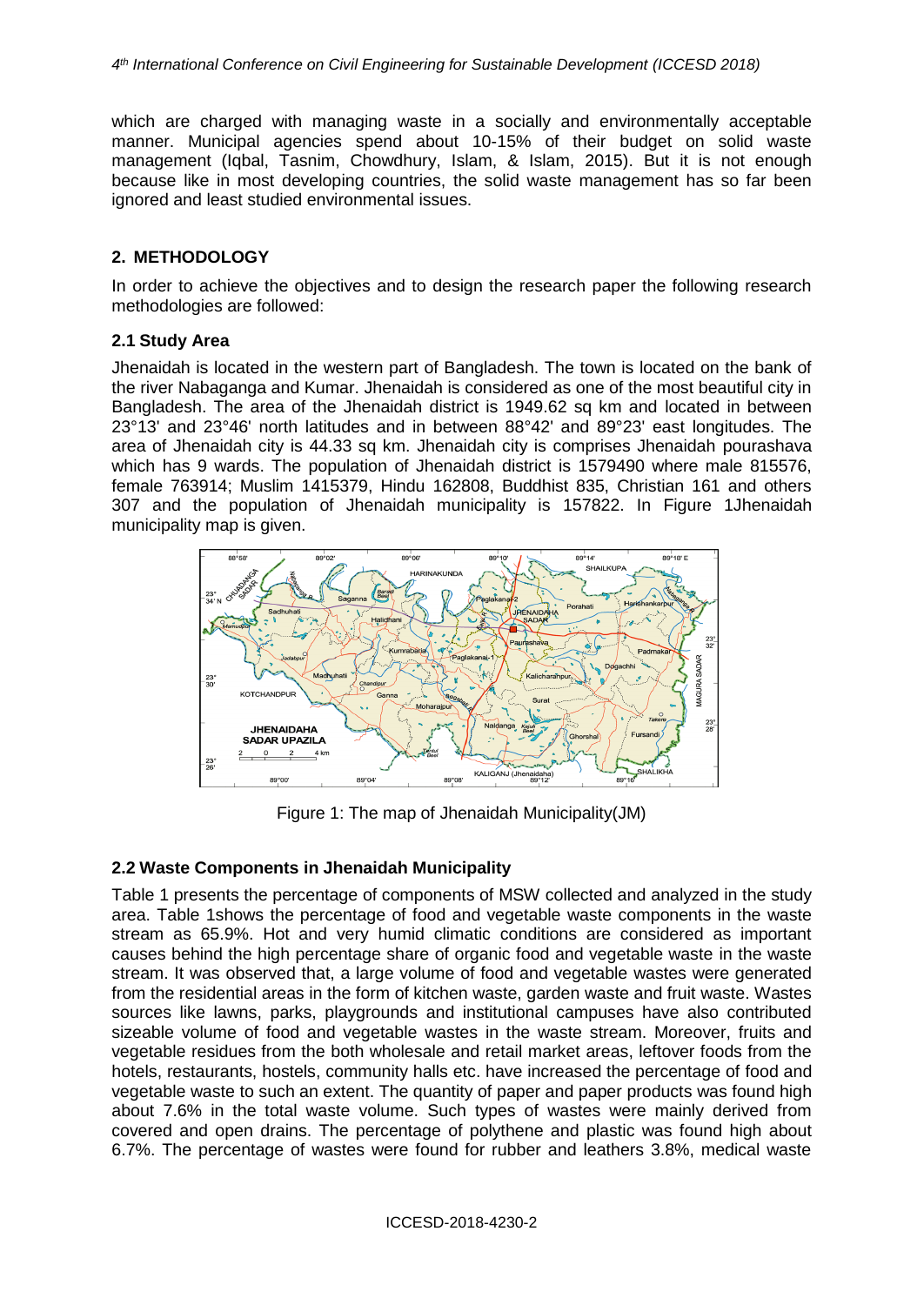5.4%, glass and ceramics 3.1%, brick concrete and stone 0.2%, Textile and Wood 1.02%, metal and tins 0.4% and others 5.88%.

| <b>Waste Components</b>    | (% by weight) |  |  |
|----------------------------|---------------|--|--|
| Food and vegetable wastes  | 65.9          |  |  |
| Paper and paper products   | 7.6           |  |  |
| Polythene and plastic      | 6.7           |  |  |
| <b>Rubber and leathers</b> | 3.8           |  |  |
| Medical waste              | 5.4           |  |  |
| Glass and ceramics         | 3.1           |  |  |
| Brick, Concrete and Stone  | 0.2           |  |  |
| Textile and Wood           | 1.02          |  |  |
| Metal and tins             | 0.4           |  |  |
| Others                     | 5.88          |  |  |
|                            |               |  |  |

Table 1: Composition of MSW in Jhenaidah municipality

## **2.3 Estimation of Waste Quantum**

Table 2 presented the result of the exercise performed in the study area. The number of trips made by different vehicles for seven consecutive days and the approximate amount of waste carried to the disposal site is shown in the Table 2. From the average daily number of trips performed by each category of vehicles and the approximate load carried by these vehicles, the total quantum of MSW generated in the town was estimated. Thus, the average amount of wastes was estimated at 37.168 tones with an average amount of 0.236 kg/person/day.

Table 2: Quantum of MSW generated and number of trips conducted by the vehicles in Jhenaidah Municipality.

| <b>Vehicle</b><br><b>Types</b> | Load<br>Carrying<br>capacity<br>(Ton) | No of<br>vehicle in<br>operation | Approximate<br>average<br>amount of<br>load carried<br>by each<br>vehicle per<br>trip | Total<br>no.oftrips<br>performed<br>by the<br>vehicles<br>daily | Average<br>Approximate<br>quantity of<br>waste<br>carried daily<br>in (Ton) | Total<br><b>Number</b><br>of Trips<br><b>Performed</b><br>in a week | Approximate<br>quantum of<br>waste<br>carried<br>weekly<br>(Ton) |
|--------------------------------|---------------------------------------|----------------------------------|---------------------------------------------------------------------------------------|-----------------------------------------------------------------|-----------------------------------------------------------------------------|---------------------------------------------------------------------|------------------------------------------------------------------|
| Mini Truck                     | 4                                     | 4                                | 3.80                                                                                  | 8                                                               | 30.4                                                                        | 56                                                                  | 212.8                                                            |
| Van                            | $0.5 - 0.6$                           | 6                                | 0.54                                                                                  | 12                                                              | 6.48                                                                        | 84                                                                  | 45.36                                                            |
| Trolley                        | $0.01 -$<br>0.015                     | 8                                | 0.012                                                                                 | 24                                                              | 0.288                                                                       | 168                                                                 | 2.016                                                            |
| <b>Total</b>                   | $4.51 - 4.6$                          | 18                               | 4.352                                                                                 | 44                                                              | 37.168                                                                      | 308                                                                 | 260.18                                                           |

Average quantity of solid waste generated by each person per day in JM =Total amount of waste generated/Total estimated population  $=37168/157822 = 0.236$  kg/person/day

#### **2.4 Present Waste Management Scenario**

In Jhenaidah municipal area about 37.168 tons of wastes were generated daily and to store the wastes only 42 numbers of community bins have been used. As the numbers of community bins were few and distributed haphazardly without any planning, residents have no other alternatives rather than to deposit the wastes along the road sides and in the open drains. The urban local body has used RCC bins and metallic containers to store the wastes and 144 numbers of workers were engaged to handle the waste management task. The sweeping crew collects the wastes from road sides and deposit in the nearby community bins by using tricycles. To transfer wastes three types of vehicle is used such as Mini truck, Van and Trolley. Every day, mini trucksperformed 2 trips each while the van and the trolley performed 2 and 3 trips respectively. The collected wastes were carried in open trailersand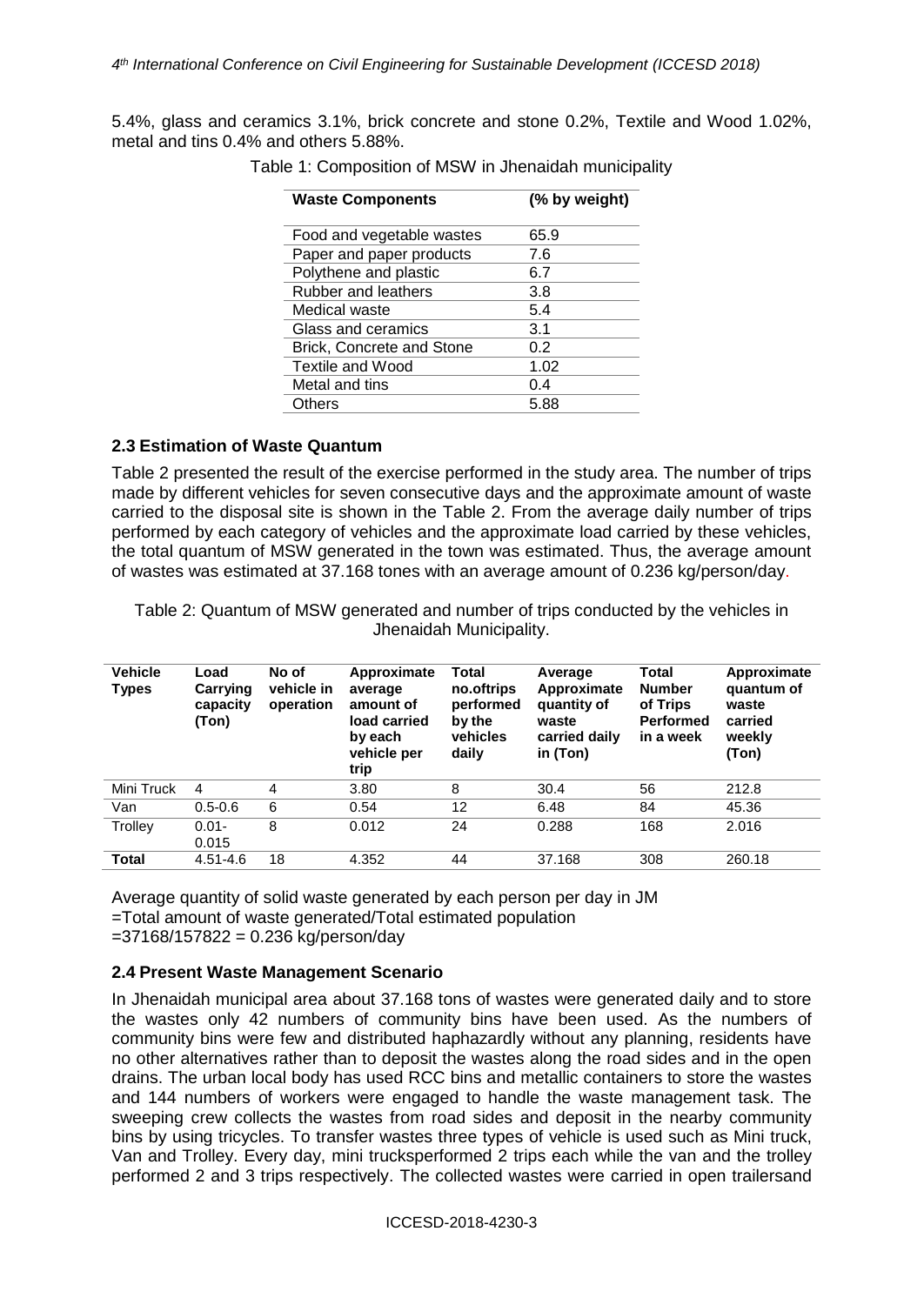trucks for about 6.6Kilometers to the final disposal site located at Nagarbathan.The collection drive starts at 7 A.M and continued till 2 P.M in the afternoon. Collected wastes were finally disposed by simply dumping and land-filling processes. The dumping site is located about 6.6Kilometers away from the town. The final waste dumping site is about 0.0182 square Kilometers in area. Open air burning and unscientific land filling of wastes not only causes air pollution but also contamination of ground and surface water in the nearby location.

### **2.5 Integrated solid Waste Management System**

Integrated waste management is concerned with synthesizing a range of different option to deliver an environmentally andeconomically sustainable system for a particular area. Hence, it describe an approach in which decisions on wastemanagement takes account of different waste streams, collection, treatment and disposal methods, environmental benefits, economic optimization and social acceptability. To integrate a solid waste program within a community, the program should address theneeds of the community as a whole. In other words waste generated from individual houses, apartments, public places, business, andindustries located within a community should be taken into consideration for efficient management. Enough flexibility should be built into a program so that it can protect the environment. Willing participation of the community as a whole in reducing waste isessential. Thus, apart from management practices, due consideration should be given to educating the source reduction concept coupled with proper storage, effective collection, transfer, treatment and disposal of waste.

## **2.6 Planning integrated solid waste management**

To ensure better human health and safety there will be a need of effective solid waste management system for the urban areas. The system needs to be safe for workers and public health. Besides these requisites, the system must be environmentally sustainable and economically feasible. An economically and environmentally sustainable solid waste management system is effective if it follows an integrated approach. The planning of integrated solid waste management system has been explained below in a case study for Jhenaidah municipality.

- 1. Reduction of waste at source with the active participation of the community. Wastes can be reduced by changing the consumption pattern, use of recyclable materials, practice of waste segregation and refusing the use of polythene bags etc. About 20% reduction in waste generation is possible through simple housekeeping measures that require no marginal investment.
- 2. There are considerable benefits of increasing solid waste recycling and reuse. Source separation and recycling of waste reduces the volume of the waste considerably. Promoting recycling as an alternative to the existing forms of waste disposal may be economically gainful. Further, thousands of poor people are directly or indirectly participating in waste collection and recycling to support their families.
- 3. Composting seems to be a very effective measure of waste disposal in the study area as organic waste constitutes about 72% ofthe wastes stream. Composting is a form of source reduction or waste prevention as the materials are completely diverted from thedisposal facilities and require no management or transportation. Diverting such materials from the waste stream frees up dumpingspace or the materials that cannot be compost.
- a. Practice of dumping of waste along the final disposal site is found to be unscientific and highly vulnerable to environmentand public health. Sanitary land fill not only reduces the risk to the environment and public health but also proper use of landfill site to the fullest extent. Therefore, adoption of sanitary land filling will be a better option for final disposal of wastes inthe study area.
- b. Community participation is essential for smooth and efficient operation of solid waste management system. Performances ofsuch system depend on the meaningful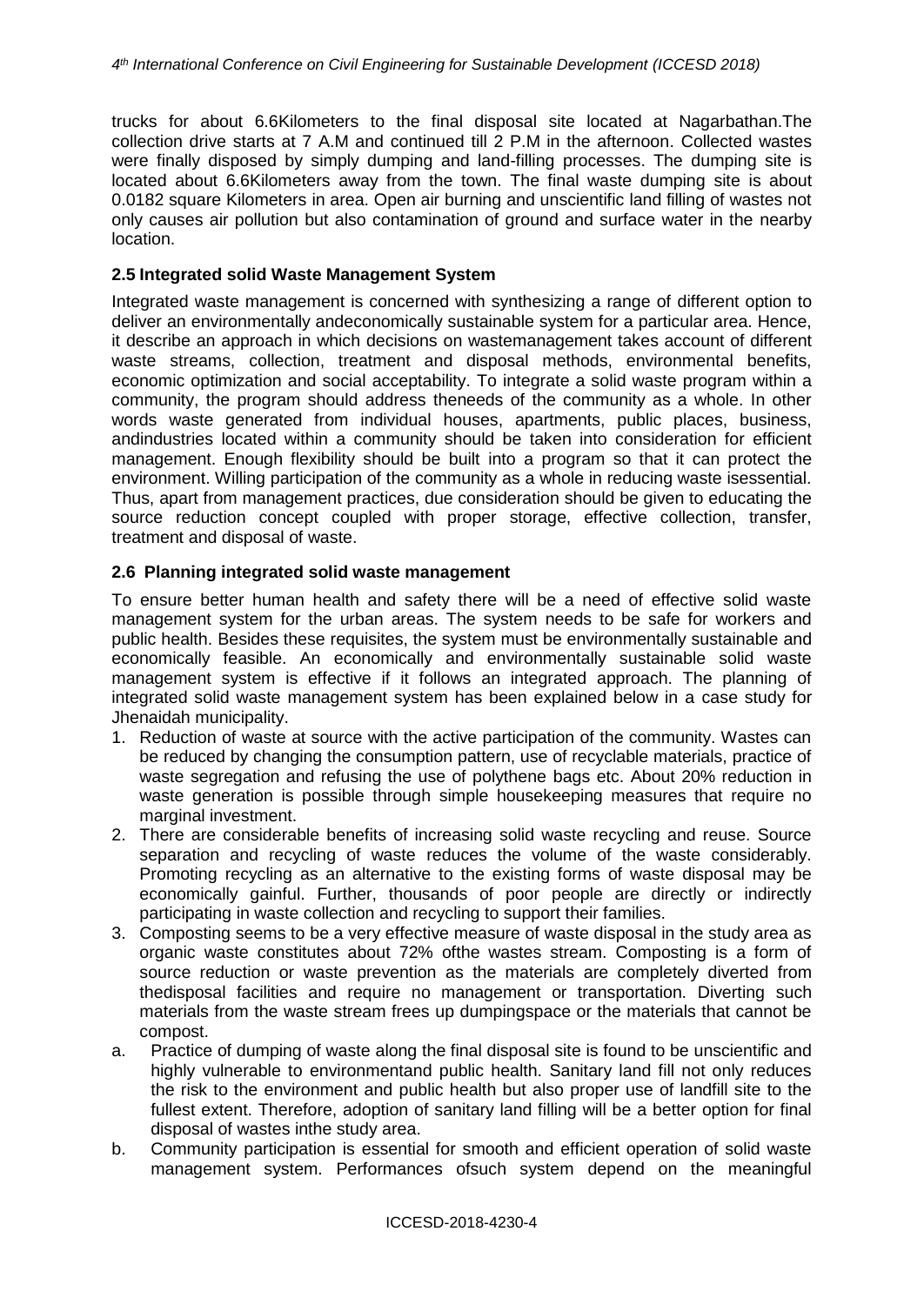participation of individuals, communities and institutions, producers, NGOs andgovernment. The key element of the community participation is involvement of the community in the decision andimplementation process. Therefore, a consistent andongoing educational program is necessary for the success of the wastemanagement system.

## **3. ILLUSTRATIONS**

In this paper it was found that the solid waste generation rate in Jhenaidah municipality is about 37.168 ton/day and the solid waste generation rate is 0.236 kg/capita/day. The waste characteristics areslightly different with respect to geographical regions, the influence of seasonal variation, population density, habits and custom of living, lifestyles, economic conditions, climate, recycling and waste management program. But there is a little variation due to the awareness of the householders and scavengers.

## **3.1 Proposed ISWM Scheme for Jhenaidah Municipality**

The ISWM scheme for Jhenaidah municipal area have been designed to minimize the initial generation of the wastes through source reduction, then through reusing and recycling to further reduce the volume of the material being sent to landfill sites for final disposal. Efficient management of wastes requires collection of up- to- date information for corrective measures as well as future planning. Integration and assimilation of information from various sources and levels also have been considered important in ISWM. Thus, the strategic approaches for ISWM involve integration of available data, guidelines and framework to eliminate the constraints. The main objective here is to proper storage, effective collection, transfer, processing and disposal of wastes according to the constituents present in the waste stream in a sustainable manner with the participation of the community. To maintain a healthy environment, the LGED has to adopt this approach and set goals to reduce the amount of solid waste in a cost effective manner.

## **3.2 Focus of the ISWM Scheme**

- 1. Equations Segregation of wastes at source especially the household wastes through active participation of community and in separate containers and regular collection of wastes by using separate fuel efficient vehicles according to nature of the wastes. Use of compactor makes the collection drive more efficient and cost effective.
- 2. Improve community bins, storage containers for the storage of biodegradable and wet wastes and containers should be placed scientifically using GIS and GPS.
- 3. Adequate training to all the levels of staff engaged in solid waste management to handle respective functional aspects like collection, generation, storage, segregation of waste etc. and medical check-ups for municipal workers and rag pickers should be mandatory at regular interval.
- 4. Establishment of some transfer station for smooth operation of the SWM system at some suitable locations.
- 5. Composting should be done with the help of technological experts and o handle the bulk of waste generated everyday sanitary landfill site have to be set up to dispose off the rejects after composting.
- 6. Promotion of public participation in the SWM scheme and constitution of citizen forum in each municipal ward involving local people.
- 7. Developing public –private partnerships leading to privatization of some aspects of garbage collection, recovery and disposal.
- 8. To tackle various issues such as road sweeping, open dump, open burning, garbage collection, disposal etc. regular monitoring is necessary.
- 9. Garbage tax should be levied against large and small generators for the disposal of Wastes.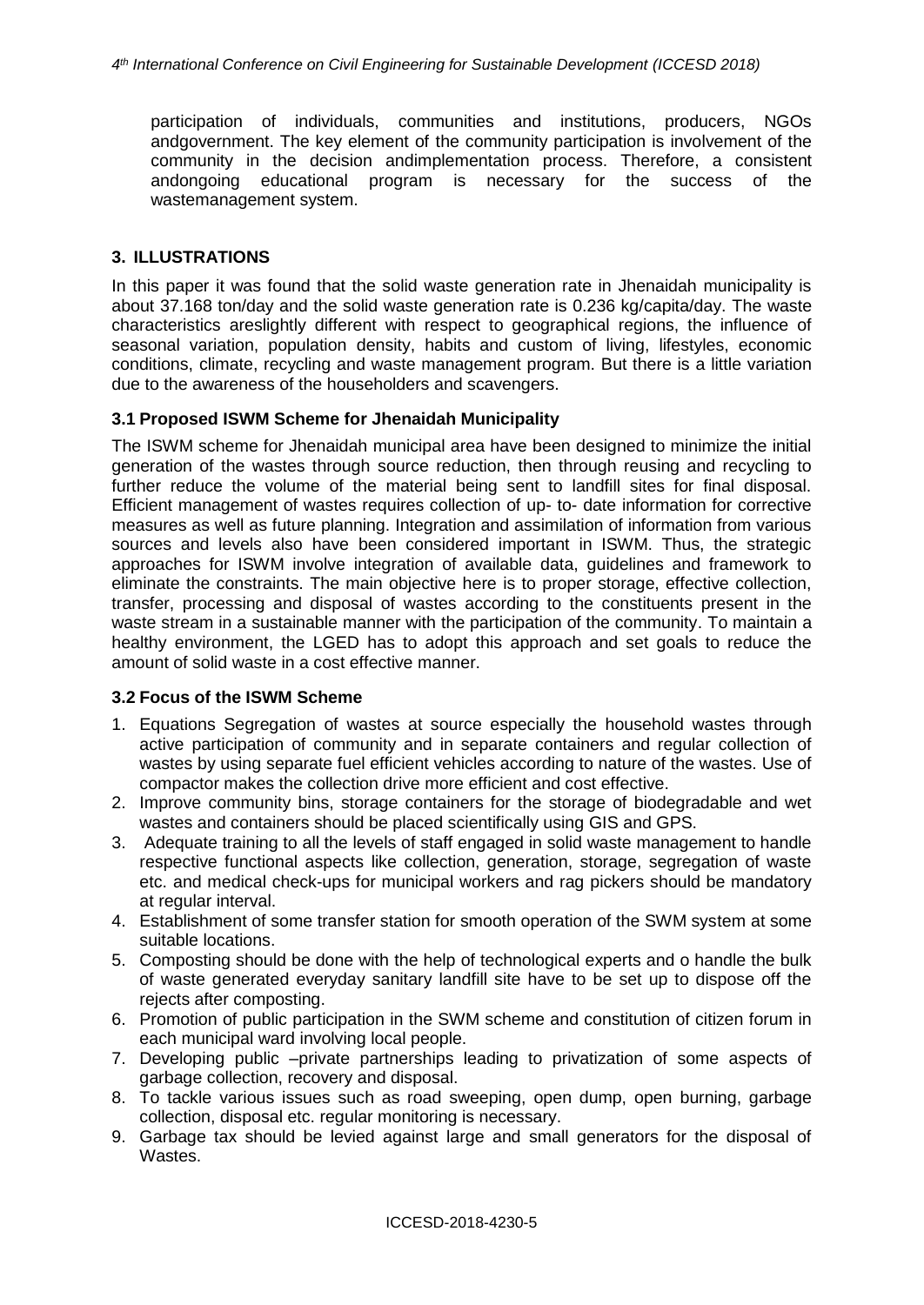

Figure 2: Integrated Solid Waste Management model.

- 10. Administrative restructuring of the LGED to discharge more efficiency and specific responsibilities. This requires structural changes within administration aimed at decentralizing authority and responsibilities. This also includes periodic meetings among the staff and between the executives and elected wing of the board.
- 11. Encouraging involvement of local NGO's in working on various environmental awareness programs and areas related to waste management including the public about the importance and necessity of better waste management.
- 12. Privatize solid waste management facilities or contract for waste disposal services, including recycling.

In Figure 2 the Integrated Solid Waste Management model is shown.